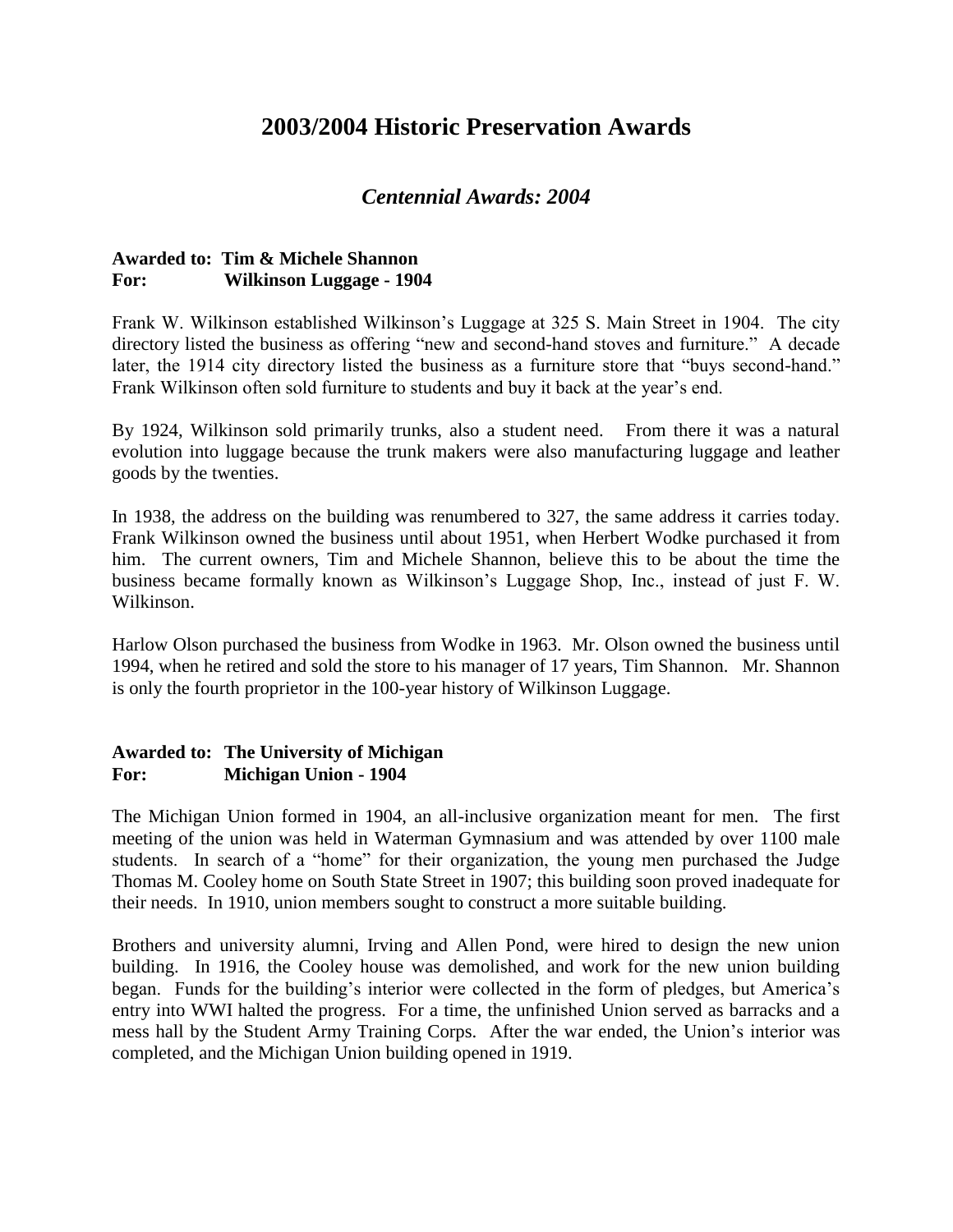The original Union contained a basement bowling alley, and a main-floor barbershop and eatery. In addition, the Union housed lounges, reading rooms, committee rooms, dining rooms, billiard and games rooms, an assembly room, and accommodations for returning alumni. A swimming pool, included in the Pond brothers' original design but unfinished as of the 1919 opening, was completed in 1925. Initially operated as a club, the Union ran on membership dues, with members paying \$2.50 per year. By 1918, fees had increased to \$5.00 per year and were collected from all students; each male student on campus automatically became a member. The Union operated through a Board of Directors composed of students, faculty and alumni.

Women were initially only allowed to enter the Union through the north doors, and then only when accompanied by a male escort. The founders believed the women already had a social center in the Barbour Gymnasium parlors. Campus women raised money for their own facility. The Michigan League was also designed by the Pond brothers and opened on North University Avenue in 1929. It was dedicated to women's social, cultural and recreational activities. In 1956, women were allowed to enter the Union unescorted, even through the front door. It was not until 1968, however, that women were allowed access to the entire building, such as the billiards room.

The swimming pool eventually closed, more vendor space and student offices were created, and the International Student Center was added. The fourth floor, originally consisting of hotel rooms for alumni, became student offices in 1972, and those were renovated in 1994. The Michigan Union today hosts a wide array of services, programs and facilities serving students, other University members and community members.

### **Awarded To: Arnet's, Becker, Burrell For: Arnet's Inc. - 1904**

The first monument completed by the Arnet family in the United States was in 1888. Prior to 1904, Arnet's was in partnership with Zachmann, located at 105-07 E. Ann Street. At some point, there was an agreement to dissolve the partnership, and Joseph Arnet bought Zachmann's share in 1904 by cashing in an insurance policy and with financial support from the Masons. Joseph built the business into quite a success. His work can still be appreciated in the local cemeteries, including in mausoleums and significant monuments. From 1917-1935, Arnet's was located at 208 W. Huron Street.

In 1935, Joseph's son, Frederick Arnet, took over the company, and moved it to 924-36 N. Main Street, where it remained until 1963. Fred was a graduate architect of the University of Michigan and his works excelled in the local area. Some of his work can still be seen in Ann Arbor, such as in the granite at the courthouse and the granite at the Ann Arbor News building, both on Huron Street.

Larry Arnet, Frederick's son, took over the business in 1953. During Larry's tenure, the business was located at 218 Chapin Street from 1963-1970. In 1970, Larry moved the business to its present location at 4495 Jackson Road. Larry was very creative at marketing, and he added other lines of business, including two crematories and a sign department. In 1981, Larry purchased A. J. Burrell and Sons, located on Michigan Avenue in Ypsilanti. He then purchased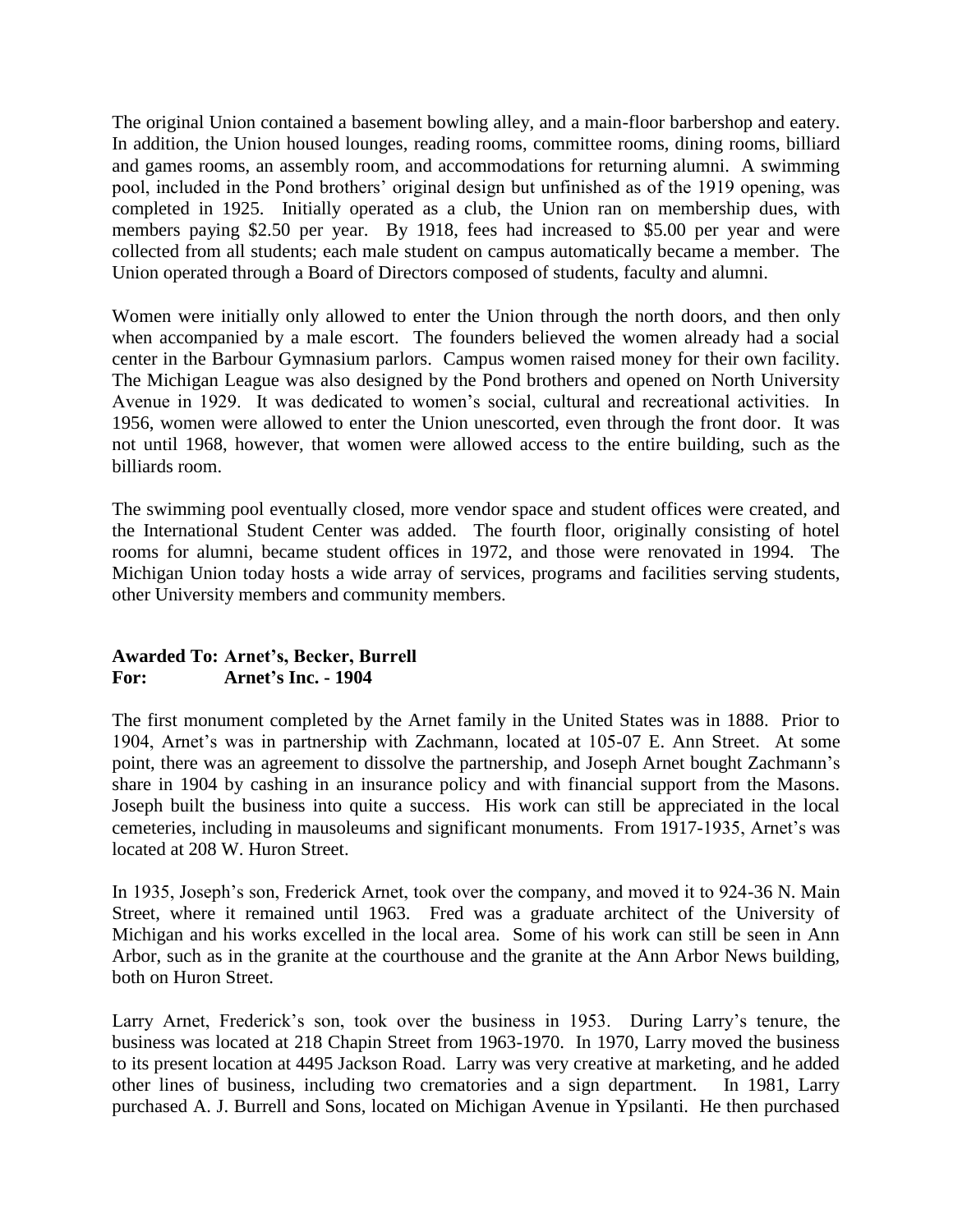Becker Memorials, located in Ann Arbor, in 1986. Larry retired in 1997 and this brought his daughters, Caryl Arnet to the company as president, and Martha Arnet Moomey as vice president. Their accomplishments thus far include the installation and running of a pet crematory as of April 2002.

# *Preservation Awards*

### **Awarded To: Village Cooperative Homes Management Office For: Pittsfield Village – 1940-44**

The Village Cooperative Homes is a unique community in Ann Arbor. It consists of 422 units, spread over 64 acres, and it remains the city's second-largest housing community. It is easily recognized by its rows of quaint, uniform buildings and extensive landscaping.

Pittsfield Village, as it was formerly known, began construction in 1940 and was completed by May 1944. The units were designed by Charles Noble and intended to serve as rental spaces for those serving in the war effort at the Willow Run Bomber Plant in Ypsilanti. The village converted to a market-rate cooperative in 1988 and began selling affordable units shortly thereafter. The first unit was sold on July 1, 1989 and the last sale of the conversion took place in January 1995.

The Board of Directors of the Village Cooperative Homes contracted Reserve Advisors in 1999 to conduct a study to begin a preventative maintenance schedule and to allow ample funding in the Board's reserve accounts. This report is closely adhered to in order to retain the upkeep of the buildings. This allows for adequate funding for roofing, exterior painting, chimney repairs, concrete replacement, deck maintenance, and tree replacement.

The landscape committee began rejuvenating the landscape in early 2002. The goals of this project are twofold: to work to preserve existing plantings by properly trimming, pruning, and clearing space for healthy growth, and to plant new, more appropriate native plantings in place of those that are removed.

The Village has recently hired a color consultant to analyze the exterior paint colors and come up with a palette of 8 body and 12 trim colors that can be used interchangeably. They are making every attempt to keep the "vintage" look alive throughout the Village with the landscaping and new paint colors.

# **Awarded To: TCF Bank For: 411 E. Washington, Albert & Leah Polhemus House - 1848**

This well-built Greek Revival house has a characteristic classic entry with sidelights. The elegantly restrained porches add grace to the otherwise boxy structure. The house was built for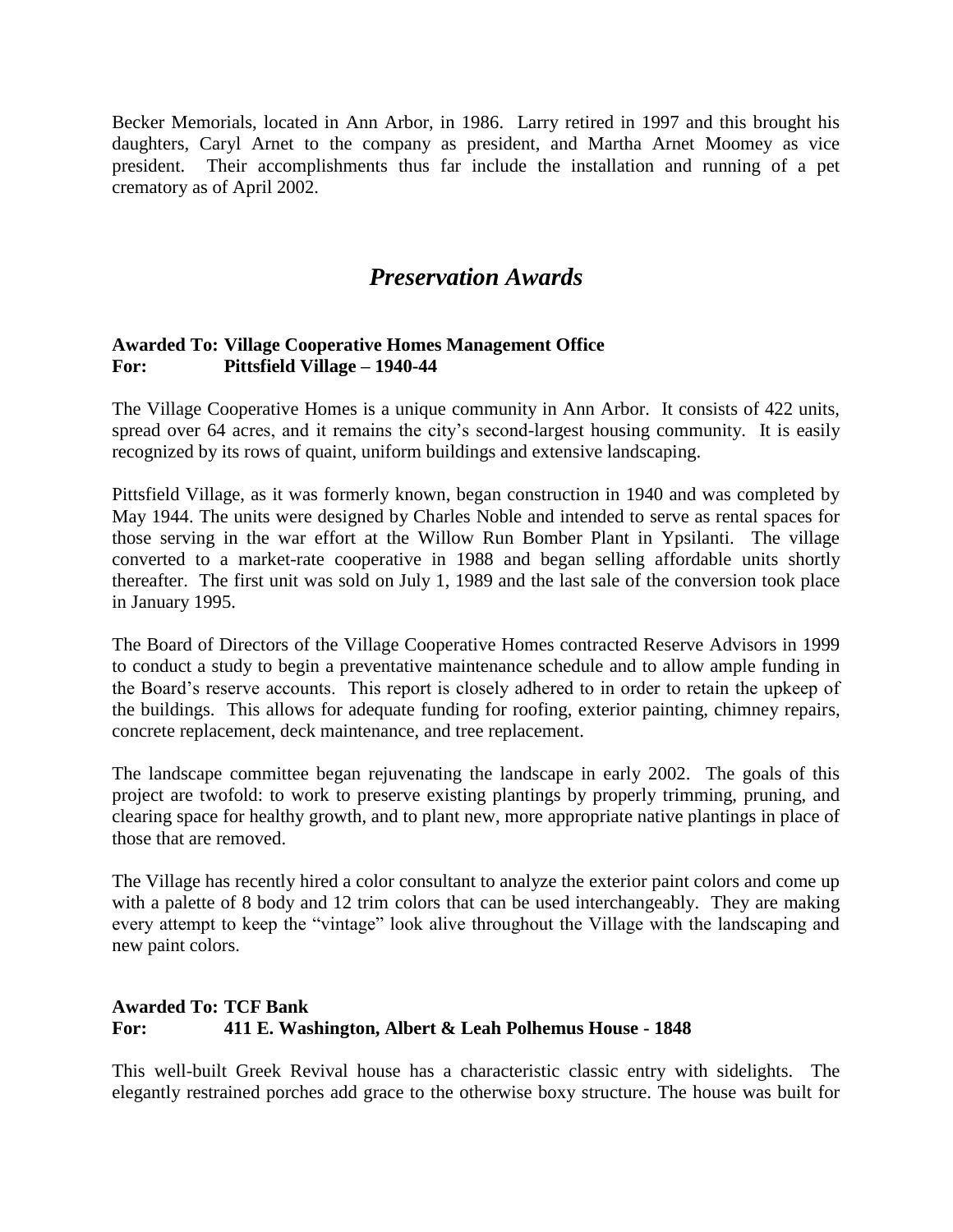Albert Polhemus and their family of six, who had come to Ann Arbor from New York State. The Rev. Maltby Gelston, Jr., family moved into the house in 1861. Rev. Gelston and his brother, Mills, were "supply" ministers for Michigan. Maltby's son, Joseph Mills Gelston, was pastor of the First Presbyterian Church of Ann Arbor from 1888 to 1909. After Maltby's death in 1893, his daughter Sarah converted the house into apartments, which at the time were reserved for single or widowed ladies.

Great Lakes Bancorp has owned the building since before 1980, and they lease the space to two businesses, Rosebud Solutions, a healthcare software firm, and Briton Information Systems, custom software developers.

TCF Bank began the recent exterior paint job and restoration in the summer of 2003. Along with painting, TCF replaced the gutters and fascia board, and reinstalled a replicated front entry. New lap siding was also installed on the front porch and enclosed back porch, along with a new porch deck for the rear deck.

# *Rehabilitation Awards*

### **Awarded To: Robert & Nancy Harrington For: 1324 Pontiac St., Jonathan Lund House - 1847**

Ten years after Jonathan Lund and his wife arrived in Ann Arbor, they built this large and gracious house with sweeping views of the Huron River valley. A matter of interest at the time and to historians since is the fact that the stucco for the exterior of the house was mixed with barrels of skim milk to add a particularly adhesive quality. The builders, Robert and John Davidson, finished it in time for the Lunds to move in and celebrate Thanksgiving 1847 in their new home.

In 1908, young Fremond Ward came to Ann Arbor to supervise the construction of the U.S. Post Office on Main Street. He and his wife, Flora, spied the house on an evening's walk, admired it, bought it, and settled in Ann Arbor, remaining in the house for nearly half a century. Early in the 1930s they divided the home into apartments without affecting the exterior appearance. In 1936, in one of the apartments, university student Arthur Miller regaled an election night faculty party with humorous readings from his recent "finger exercises."

The Harringtons purchased the house in November 1981 and immediately leased it to graduate students and young professionals. In 1997, they decided to renovate the first floor for their own residence and were able to celebrate their first Thanksgiving in the house exactly 150 years after the Lunds did.

Prior to moving into the house, the Harringtons reconstructed the garage, side porch and main entry stairs; repaired the main wrap-around porch, including structural members, floor, columns, and balustrade; and repaired all of the large double-hung windows. After moving in, the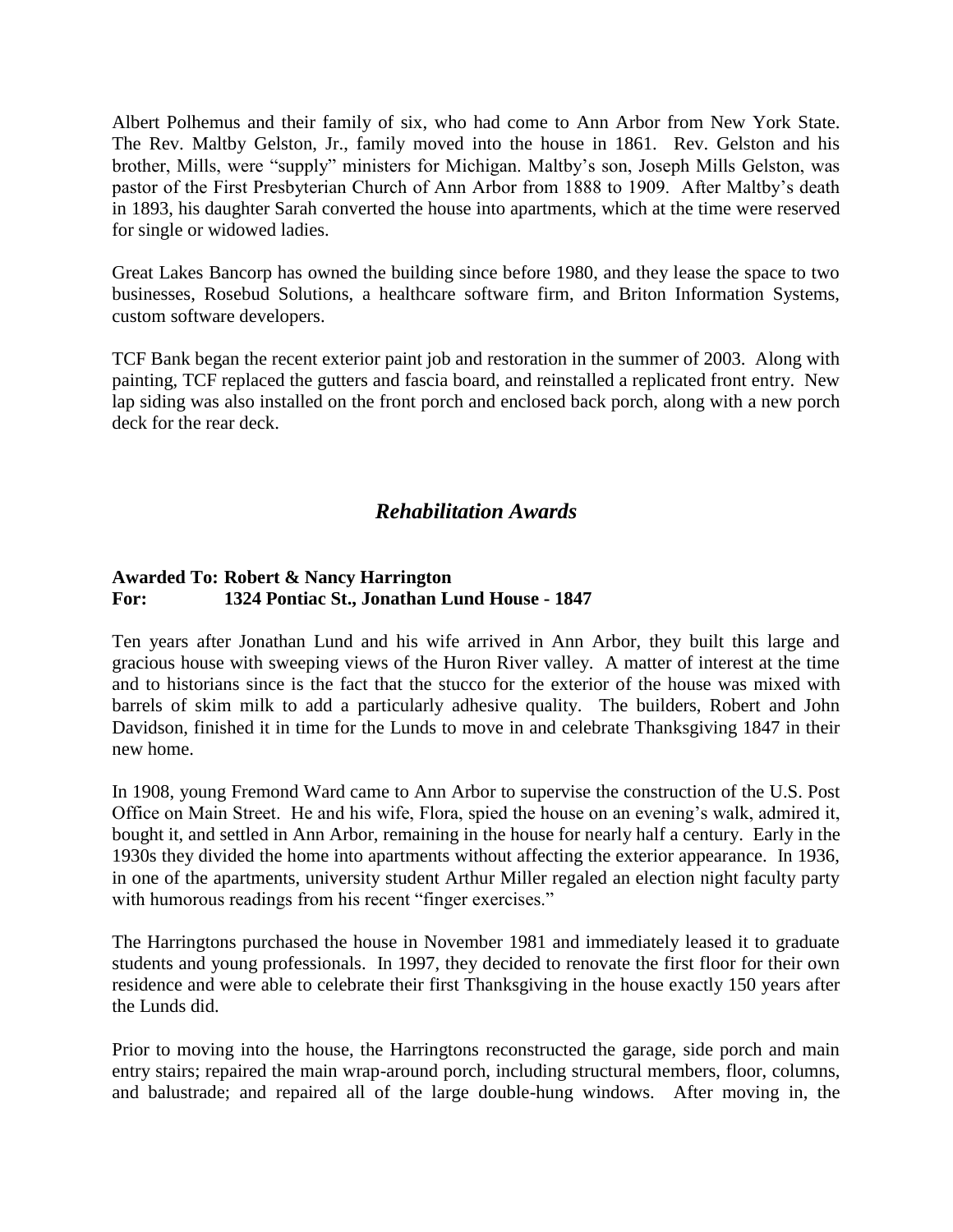Harringtons reconstructed the brick chimneys and exterior basement entrance; reroofed the north wing, and removed multiple layers of shingles on the main house and reroofed it; repaired exterior brick walls and the cupola, including the wave design, and installed new gutters and applied paint to the entire exterior.

#### **Awarded To: Nancy Hunt For: 543 Detroit Street, The Thorpe-Frank House – 1850s**

The Greek Revival house at 543 Detroit Street is one of Ann Arbor's earliest. Research on the property reveals the lot was part of John Allen's and Elisha Rumsey's original plat of Ann Arbor in 1824. The 1853 plat map for the city shows the house on this lot, so research supports the house was there that early, though the exact date of construction is unknown.

The upright-and-wing style of Greek Revival, evident in this house, was a popular building type in Ann Arbor during the 1840s through the '60s. The one-and-a-half-story main block has an entry that faces the driveway has eyebrow windows on the second floor and a steep, enclosed central staircase. It is possible this portion was built as early as the 1830s. The wing, the portion of the house that faces Detroit Street, was not added until sometime between 1870 and 1888, as indicated by research with Sanborn fire insurance maps.

Several remodelings have occurred at the house over time, the most recent being executed in 2003. Ms. Hunt had extensive work done at her home, including replacement windows, a new roof, new furnace and air conditioning, removal of aluminum siding, repair and painting of the clapboard, new window punctures looking over the rear yard, a large deck to the rear, and renovation of the porch skirting. Ms. Hunt also had extensive landscaping done in the rear yard at an earlier date and is looking forward to working on her front and side yard in the near future.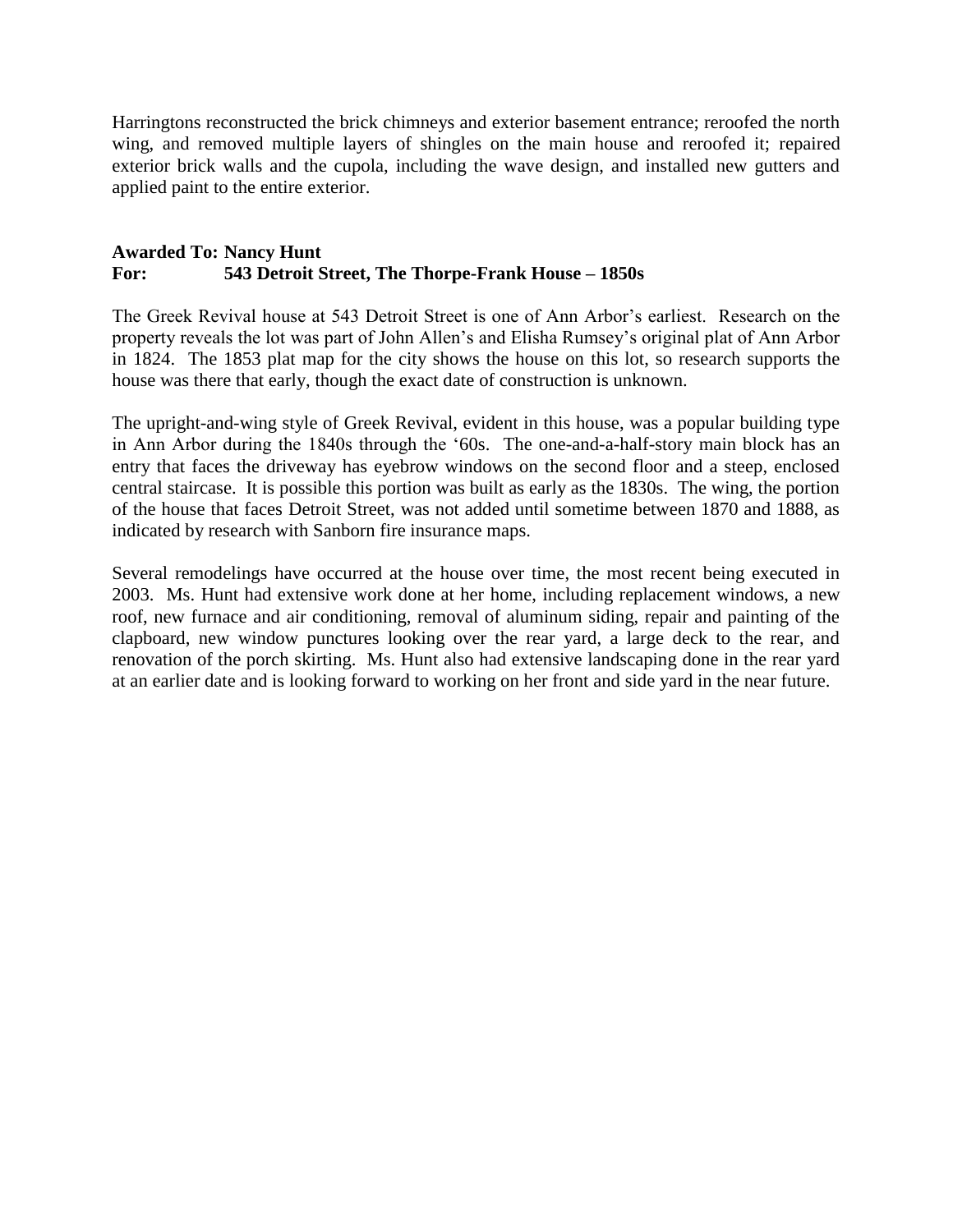# *Special Merit Awards*

#### **Awarded To: Douglas Trubey & Michael Milliken For: 626 W. Liberty Street**

When 626 W. Liberty Street was purchased in 1986, it was from an owner who had tried to demolish the house. In the first years of ownership, the Mr. Trubey and Mr. Milliken restored the home – this included replacing rotted clapboard and trim, restoring the 9/6 muntin window pattern in the front parlor, and period windows were installed at every window. The chimney was rebuilt, reusing the brick, which was cleaned and stripped of white paint. Finally, a picket fence was installed to complete the look of the small 1840s Greek Revival house, as evidenced in a historic photograph.

The front section of the house consists of a main living area and a loft space. It is made by handhewn post-and-beam construction and has hand-split lath under the plaster. The one-story rear section was most likely added in the 1850s. It is of frame construction on a minimal foundation and was poorly built, resulting in tilting and sagging floors and crooked walls.

When the owners wanted to enlarge the rear portion for more living space, the condition of the rear section presented challenges to rehabilitation and/or adding on. Their main concern was maintaining the integrity of the building and its architectural character. The eventual solution was to remove the rear section, reusing the windows and other historical details, and rebuild it following the character of the original front section. After the rear section was rebuilt, Mr. Trubey and Mr. Millken built a two-story addition, designed to resemble an attached barn. The ground floor was lowered three feet below grade to reduce the overall height of the addition. By employing barn-like architectural details for the addition, the owners hoped to retain the scale of the original house as a separate and identifiable entity. The owners say there is still much to be done, such as replacing a temporary steel door with an appropriate wood door, painting, and working on trim details and shutters. They are anxious to get back to work as the weather improves.

#### **Awarded To: Doolin Properties For: 1335 Traver St., Sumner Hicks House - 1846**

This 1-1/2-story Greek Revival home was built in 1846 for Sumner Hicks. The plan is an upright and wing with a full-façade front porch and cornice returns and trim of the period. One of the last remaining houses on the south side of Wall Street until it was moved in the summer of 2002, it was indicative of those houses that lined the street in the 1830s and '40s.

Moved in July 2002, the home now sits on a new foundation at 1335 Traver. Some clapboard was replaced with new cedar boards, new windows were installed throughout, and the porch was reinstalled after the move. A new paint job completes the look. The house now sits in a neighborhood like it was once part of on Wall Street.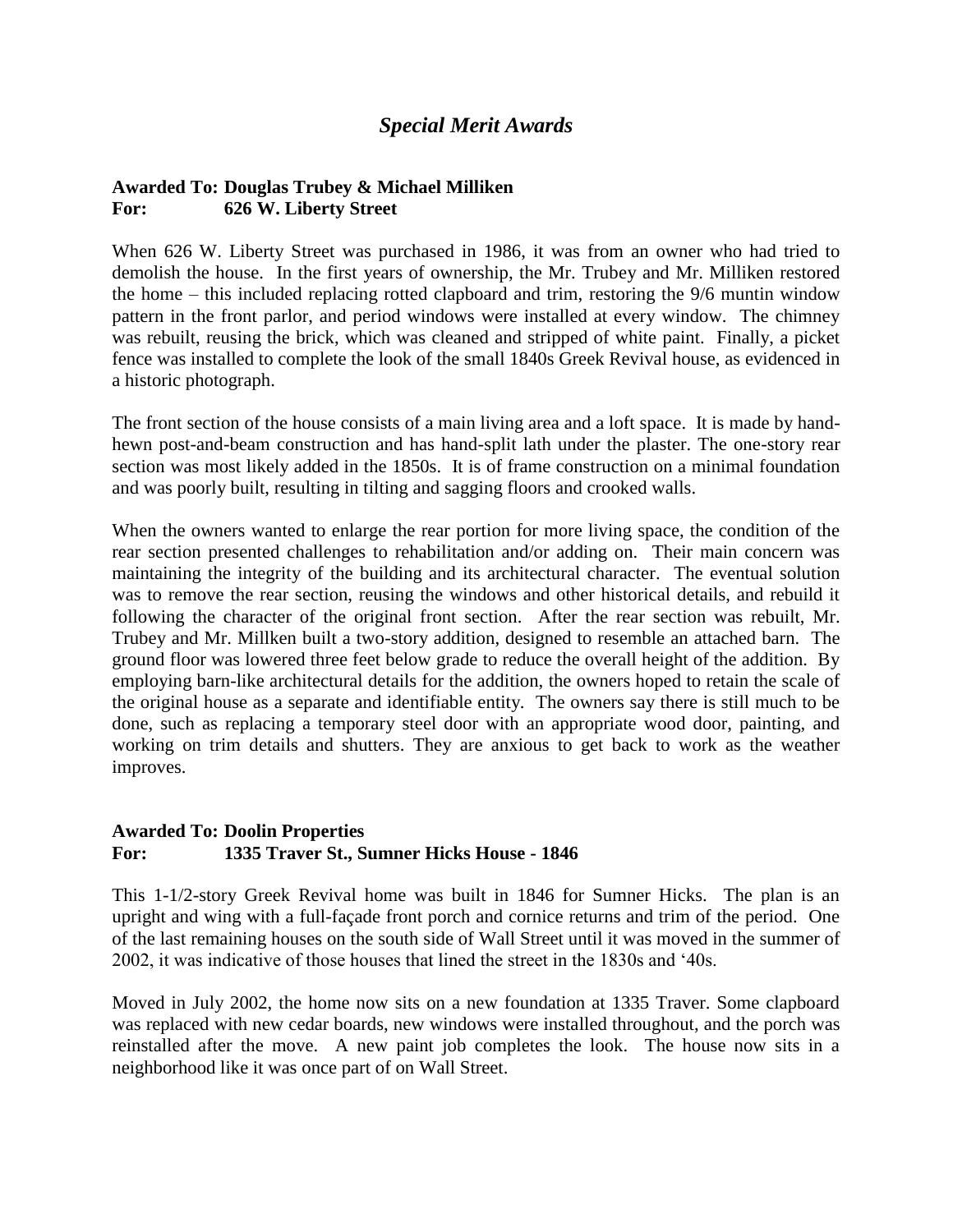# *Adaptive Reuse Award*

# **Awarded To: Michael Bielby & Lisa Profera For: 632 N. Fourth Avenue, Bethel AME Church – 1891-96**

Before the Civil War, African-Americans in Ann Arbor worshipped in a small Greek Revival church which still stands today at 504 High Street. Then it was simply known as the "Union" church or the "Colored" church.

Eventually two denominations developed: the African Methodist Episcopal (AME), organized in 1855, and the Second Baptist. The date of the first AME church building is unclear. All sources agree, however, that the present church building was begun in 1891 after the older structure was moved to the rear of the property. Bishop Henry McNeal Turner, an important figure in the AME church who had served President Lincoln as the first black chaplain in the United States Army, laid the cornerstone. Due to financial problems, however, the building was not dedicated until 1896.

During the depression of the 1890s a trustee mortgaged his own home so the church would be saved. In the ensuing decades Ann Arbor's African-American population grew and so did this congregation. Racial discrimination was endemic, neighborhoods were segregated, and lowpaying jobs were the norm. But the church was a refuge in these hard times. As one member recalled: "—Our lives revolved around the church. We socialized there, did our homework there. If you were passing by and saw the light on you went in to see what was going on."

The congregation eventually prospered and built a new church on Plum Street, selling the old one to the New Grace Apostolic congregation in 1971. New Grace Apostolic belongs to the Pentecostal Assemblies of the World of Apostolic Faith, an interracial group of fundamentalists.

Owners Michael Bielby and Lisa Profera bought the property in 1998 and began work in 1999. They kept all stained glass windows and divided the interior into four luxury apartments, essentially building a new building within the shell of the church. When the building was designated as an IHP, they received approval to place four gabled dormers on either side of the roof ridge. These dormers allow more space in the upper level and also the introduction of more natural light. Mr. Bielby & Ms. Profera are awarded this adaptive reuse award for maintaining the integrity of a former neighborhood church and positively adapting the space into a suitable use for the community.

### **Awarded To: Carl Rinne & Tamara Real For: 411 Fountain Street, Church on Fountain Street - 1907**

In 1907, the First Baptist Church built this chapel on Miller Avenue, adjacent to the old Mack School. The chapel was located at the front of the lot and was used for meetings of the Young Peoples' Society, Sunday school, and presentations of "instructive and pleasing moving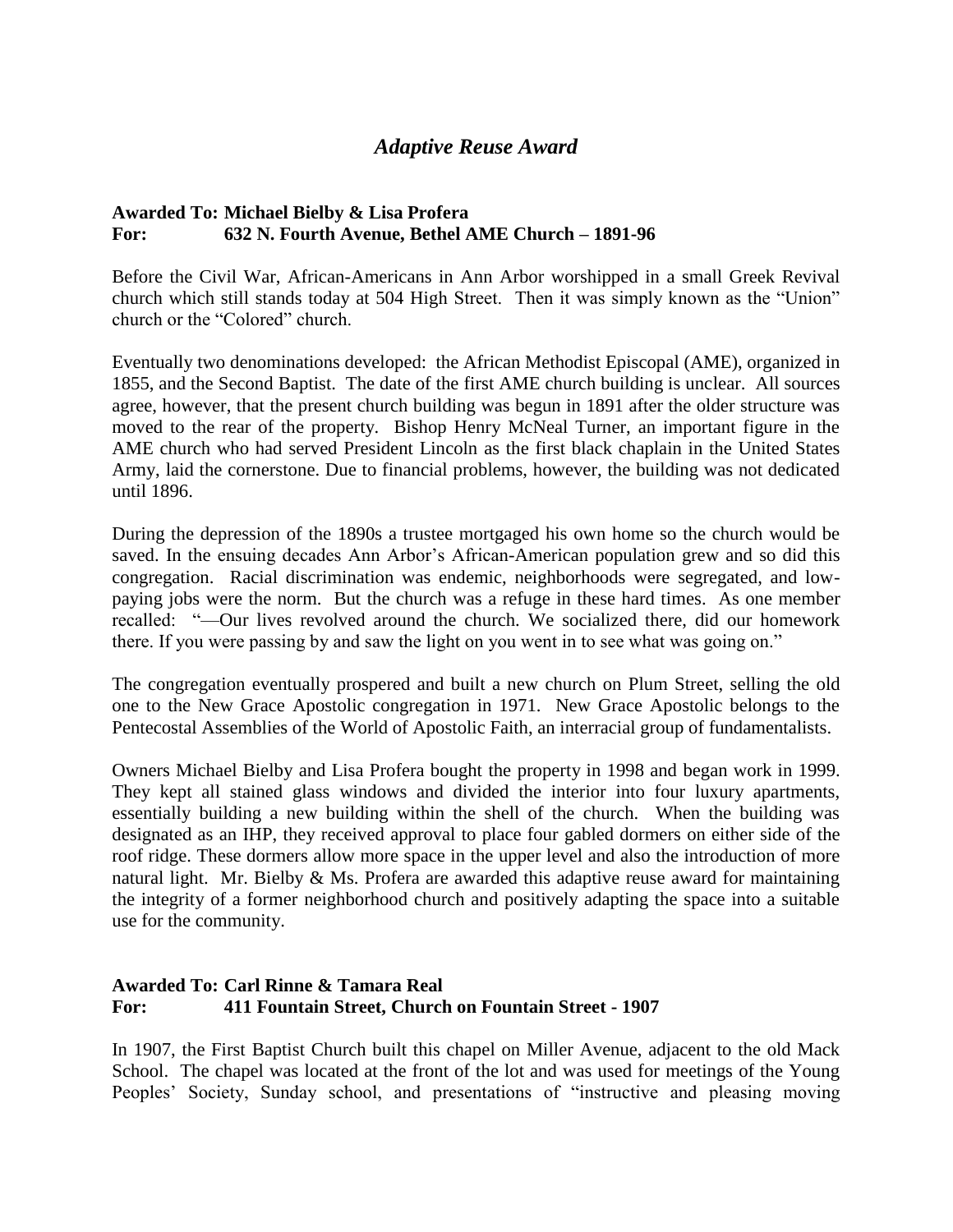pictures," among other things. By 1924, the church decided to halt services in the chapel and sold the property. In 1926, Jay Morningstar, a Pilgrim Holiness minister, acquired the property with the proviso that he move it to a different location. After moving the church to Fountain Street, Jay Morningstar and his family took up residence in the basement.

In 1962, the Church of God in Christ, led by Elder Booker T. Rimson, purchased the property for his congregation. By 1998, the same congregation, led by Elder Samuel Peppers, moved to larger quarters on Stadium Boulevard. After the congregation departed the church on Fountain Street, the building was put on the market.

Owners Carl Rinne & Tamara Real bought the church building in 2000 and started the conversion of the structure into their home. They consulted with a local historian and found older photographs of the building with the hopes of returning the exterior to some semblance of its historical appearance. The owners began the conversion by tackling the basement; it had suffered water penetration over the years. The basement had to be rebuilt and since the location of the church on the lot crowded their neighbor to the south, so Carl and Tamara decided to move the church over on the same lot. They moved the structure forty feet to the north, intact, to a new basement on their double lot. The new basement is constructed of concrete-filled Styrofoam that is strong and weather tight.

After the move, Carl and Tamara began gutting the interior of the church. A false ceiling (circa 1964) was removed from the 1,500-square-foot sanctuary space, revealing the original darkstained oak ceiling. Carl and Tamara uncovered and reconditioned the original gothic window facing Fountain Street. They stripped 90 years' worth of glued linoleum, carpeting, and paint off the floor, then sanded and finished it in its natural yellow pine state. They saved all wainscoting and relocated the original preacher's platform in the sanctuary space.

After restoring portions of the church, the new construction began. A new dining room was added to the rear of the property, and a second-floor balcony and living quarters were added above the sanctuary space. The new main floor interior arrangement includes a living room beneath the balcony. New insulation and plasterboard were added throughout the building, and new dark-stained trim was added in the Arts and Crafts style. A new staircase was also built.

With all of the work the owners have done to adapt this building into their private residence, they also worked to leave some bits of the past intact within the structure. The preacher's platform is a stage for entertainment; the old sill plate is exposed in the stairwell; some of the old wainscot can be seen in the vestibule and inglenook; the original gothic window is fully visible again. Ten steps once again lead up to the front entrance, the original window dimensions along the side elevations have been retained, and the original front stoop roof still protects the double entry door with its hand-crafted window crosses.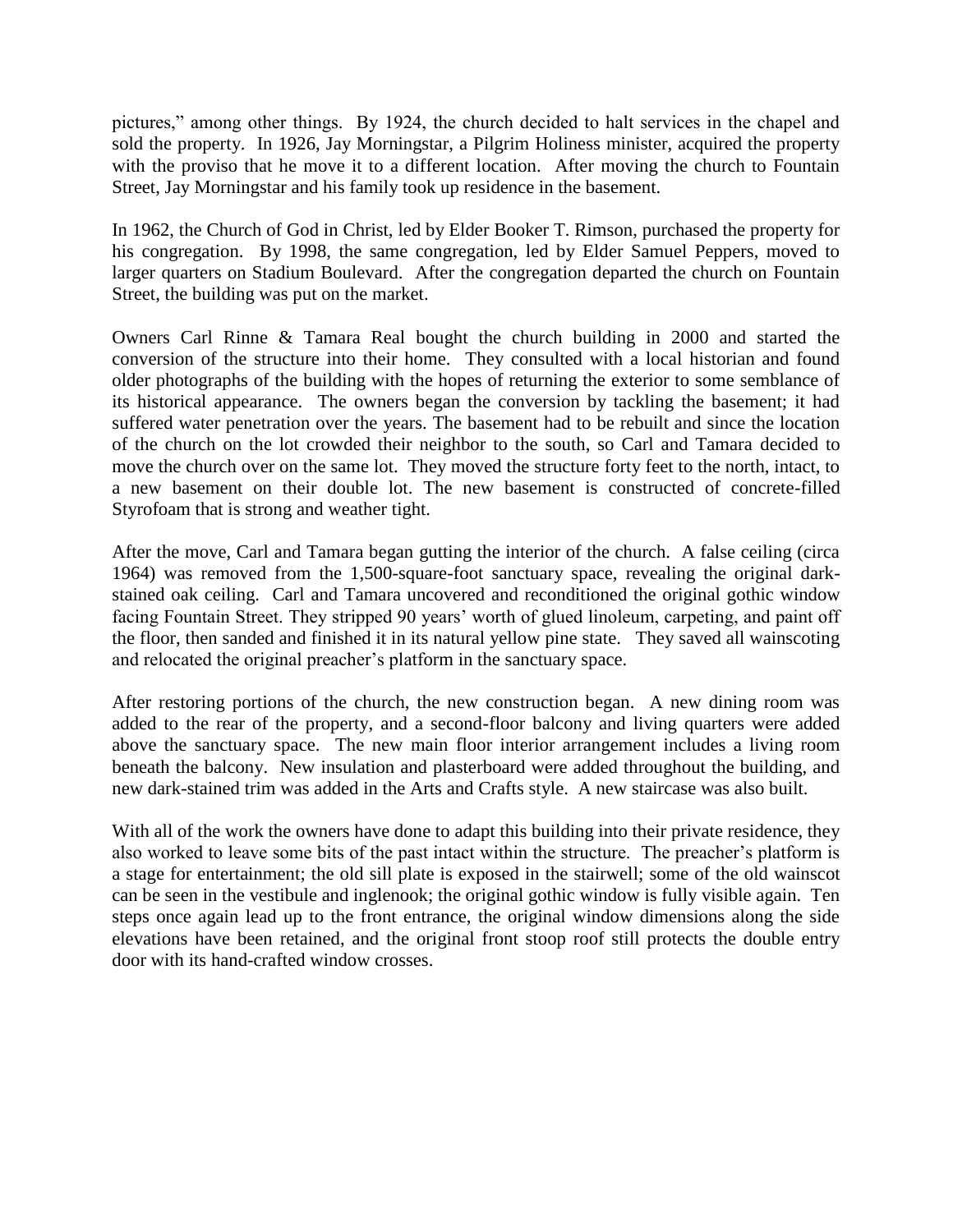## *Preservation Project of the Year*

### **Awarded To: The Ashley Group, LLC For: 213-215 S. Ashley Street, Schwaben Halle - 1914**

Schwaben Halle, a four-story commercial building located at 213-15 S. Ashley Street, was designed by George Scott. Mr. Scott moved to Ann Arbor from Ontario in 1880. Scott is also credited with the design of numerous buildings in Ann Arbor, including St. Andrew's Episcopal Church parsonage and the School of Music at the University of Michigan.

Schwaben Halle's founding organization and building are socially significant to the Ann Arbor area. South central Michigan was largely settled by farmers from southern Germany in the mid-19<sup>th</sup> century, and the Schwabischer Unterstitungs Verein was organized by 11 men in 1888 as a burial society for men of Swabian descent – hailing from the Swabian region of Bavaria. This group first met in rooms above the Washington Street business of one of its founders, Mr. Gottlieb Wild. Before long, the verein wanted to increase its membership and broaden its purpose. The men began to look for the right opportunity to build a larger home for their organization. South Ashley was lined with German-owned livery stables and blacksmith shops in the end of the 19<sup>th</sup> century; the group bought Henry Otto's blacksmith shop in 1894 and held their meetings there for 20 years. In 1914, the shop was demolished and the verein commissioned Schwaben Halle to be built. By 1922, the verein's membership had expanded to 230, and its role in the Ann Arbor community expanded, as Schwaben Halle became a social center. A December 1922 *News* article describes the organization thus: "The society (the Verein) helped in every deserving war charity brought to its notice. It gave the hall free of charge to churches and deserving institutions . . .The hall is greatly used for social gatherings and dances . . ." The organization occupied the second floor of the building, which was characterized by a large social room. They remained there for the next 86 years.

By 2000, the verein's membership had dwindled and the building had become difficult to maintain. The building was sold to the Ashley Group in 2001, which became only the second owner of this Ann Arbor "institution." The owners made a number of improvements to rehabilitate the building. New windows were installed on every elevation, matching the style and openings of the original, and brickwork was assessed and cared for appropriately. Perhaps the most noticeable change was the rehabilitation of the storefront space. The building had seen at least five times in the past decades, most of those changes not having been sensitive to the building. The Ashley Group completely rehabilitated the storefronts to appear more like a true 20<sup>th</sup>-century commercial building, with recessed entries, large clear glass display windows, and multlight transoms. Materials used for rehabilitating the storefronts were also appropriate, from the bulkheads below the display windows to the transom glass itself.

Not only has The Ashley Group's rehabilitation improved the look of the storefronts, the change has fostered positive growth for the streetscape. Three Chairs, a furniture company, now occupies the ground floor space, and draws many window shoppers and purchasers into the building. The change has positively impacted the South Ashley streetscape and The Ashley Group is presented with the 2003 Preservation Project of the Year award.